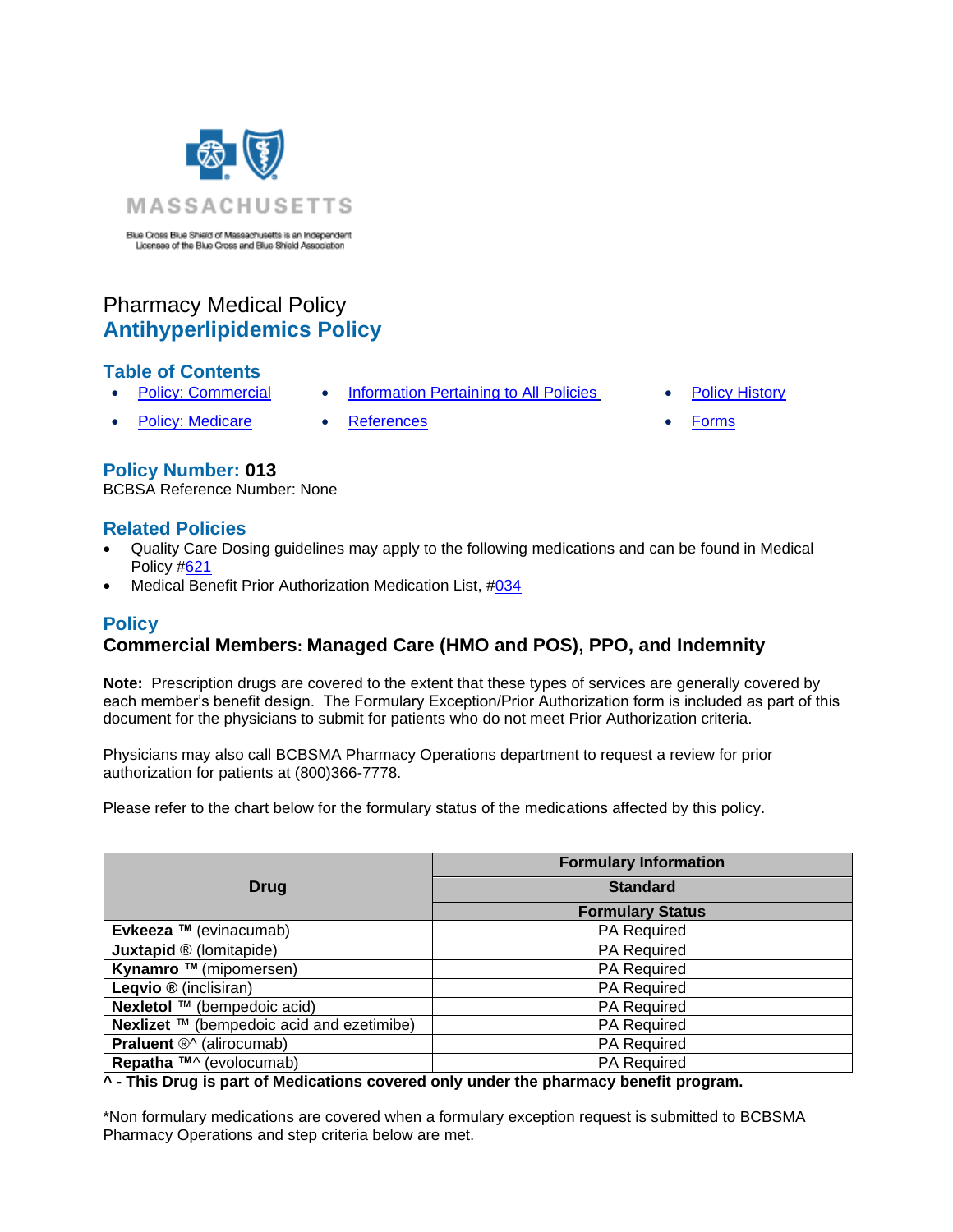\*\*Requests based exclusively on the use of samples will not meet coverage criteria for exception. Additional clinical information demonstrating medical necessity of the desired medication must be submitted by the requesting prescriber for review.

We may cover **Evkeeza™** (evinacumab) for a confirmed diagnosis of Homozygous Familial Hypercholesterolemia (HoFH) when **ALL** of the following criteria is met:

- Used as adjunct therapy to diet and maximally tolerated statin therapy in combination with ezetimibe, **AND**
- Current (<12 months ago) Cholesterol labs with values, **AND**
- Current treatment with Praluent® or Repatha™, unless clinically contraindicated to PCSK9s, **AND**
- This medication is part of the Med UM program.

We may cover **Juxtapid**® (lomitapide) for a confirmed diagnosis of Homozygous Familial Hypercholesterolemia (HoFH) when **ALL** of the following criteria is met:

- Used as adjunct therapy to diet and maximally tolerated statin therapy in combination with ezetimibe, **AND**
- Required to be filled at an in-network specialty pharmacy, **AND**
- Current (<12 months ago) Cholesterol labs with values

### **OR**

• Used LDL apheresis where available

We may cover **Kynamro**® (mipomersen) for a confirmed diagnosis of Homozygous Familial

Hypercholesterolemia (HoFH) when **ALL** of the following criteria is met:

- Used as adjunct therapy to diet and maximally tolerated statin therapy in combination with ezetimibe, **AND**
- Required to be filled at an in-network specialty pharmacy, **AND**
- Current (<12 months ago) Cholesterol labs with values.

We may cover **Leqvio** ® (inclisiran) for a confirmed diagnosis of Heterozygous Familial Hypercholesterolemia (HeFH) or In adults with established cardiovascular disease, it is indicated to reduce the risk of myocardial infarction, stroke, and coronary revascularization When **ALL** of the following criteria is met:

- Patient has been evaluated in a lipid program staffed by a board certified cardiologist or endocrinologist, **And**
- Patient is >18 years old, **And**
- Current (<12 months ago) LDL lab value, **And**
- Used as adjunct therapy to diet and maximally tolerated statin therapy, **OR** Previous treatment failure with 3 statin medications – at least 2 of which are high-potency – in combination with ezetimibe (**claims will be verified when there is not a break in coverage**), **And**
- If stable on high-potency statin in combination with ezetimibe additional trials of statins will not be required, **And**
- Previous treatment failure with Praluent ®

Initial requests meeting the above criteria will be given a 3 month (encompassing one 6-month shot) initial approval.

Continuation of Therapy:

We will re-approve **Leqvio** ® (inclisiran) for 1 year when all the following criteria are met:

- Adherence to current therapy verified with claims data, **AND**
- Current (<3 months ago) submitted lab values show maintained improvement in LDL levels.

We do **NOT** cover **Leqvio** ® (inclisiran) for any other diagnoses not listed above.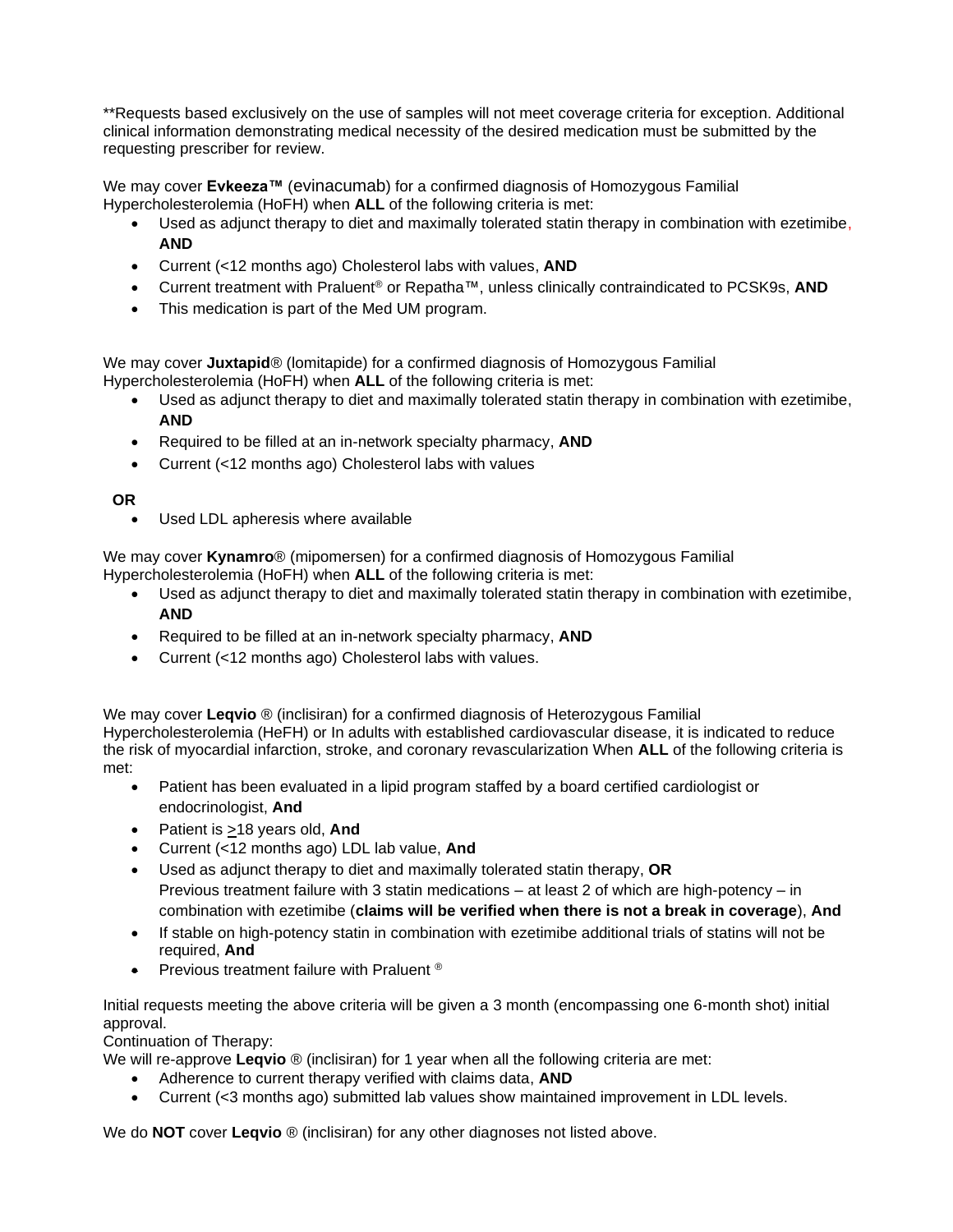We cover **Nexletol**™ (bempedoic acid) or **Nexlizet**™ (bempedoic acid and ezetimibe) for a confirmed diagnosis of Heterozygous Familial Hypercholesterolemia (HeFH) or in adults with established atherosclerotic cardiovascular disease when **ALL** of the following criteria is met:

- Member has been evaluated in a lipid program staffed by a board-certified cardiologist or endocrinologist, **AND**
- Current (<12 months ago) LDL lab value, **AND**
- Used as adjunct therapy to diet and maximally tolerated statin therapy (**claims will be verified when there is not a break in coverage**)

We cover **Praluent**® (alirocumab) for a confirmed diagnosis of Heterozygous Familial Hypercholesterolemia (HeFH), Homozygous Familial Hypercholesterolemia (HoFH), or In adults with established cardiovascular disease (primary hyperlipidemia), it is indicated to reduce the risk of myocardial infarction, stroke, and coronary revascularization When **ALL** of the following criteria is met:

- Member has been evaluated in a lipid program staffed by a board-certified cardiologist or endocrinologist
- Current (<12 months ago) LDL lab value, **AND**
- Used as adjunct therapy to diet and maximally tolerated statin therapy **OR** Previous treatment failure with 3 statin medications – at least 2 of which are high-potency – in combination with ezetimibe (**claims will be verified when there is not a break in coverage**) , **AND**
- If stable on high-potency statin in combination with ezetimibe additional trials of statins will not be required

Initial requests meeting the above criteria will be given a 3-month initial approval. Continuation of Therapy:

We may re-approve **Praluent**® (alirocumab) for 1 year when all the following criteria are met:

- Adherence to current therapy verified with claims data, **AND**
- Current (<3 months ago) submitted lab values show maintained improvement in LDL levels.

We may cover **Repatha TM** (evolocumab) for a confirmed diagnosis of Heterozygous Familial Hypercholesterolemia (HeFH), Homozygous Familial Hypercholesterolemia (HoFH), or In adults with established cardiovascular disease, it is indicated to reduce the risk of myocardial infarction, stroke, and coronary revascularization When **ALL** of the following criteria is met:

- Member has been evaluated in a lipid program staffed by a board certified cardiologist or endocrinologist, **AND**
- Current (<12 months ago) LDL lab value, **AND**
- Used as adjunct therapy to diet and maximally tolerated statin therapy **OR** Previous treatment failure with 3 statin medications – at least 2 of which are high-potency – in combination with ezetimibe (**claims will be verified when there is not a break in coverage**), **AND**
- If stable on high-potency statin in combination with ezetimibe additional trials of statins will not be required, **AND**
- Previous treatment failure with Praluent<sup>®</sup>

Initial requests meeting the above criteria will be given a 3-month initial approval. Continuation of Therapy:

We will re-approve **RepathaTM** (evolocumab) for 1 year when all the following criteria are met:

- Adherence to current therapy verified with claims data, **AND**
- Current (<3 months ago) submitted lab values show maintained improvement in LDL levels.

We do NOT cover **Praluent**® (Alilocumab), **RepathaTM** (evolocumab) or any other PCSK9 medication for any other diagnoses not listed above.

#### <span id="page-2-0"></span>**Other Information**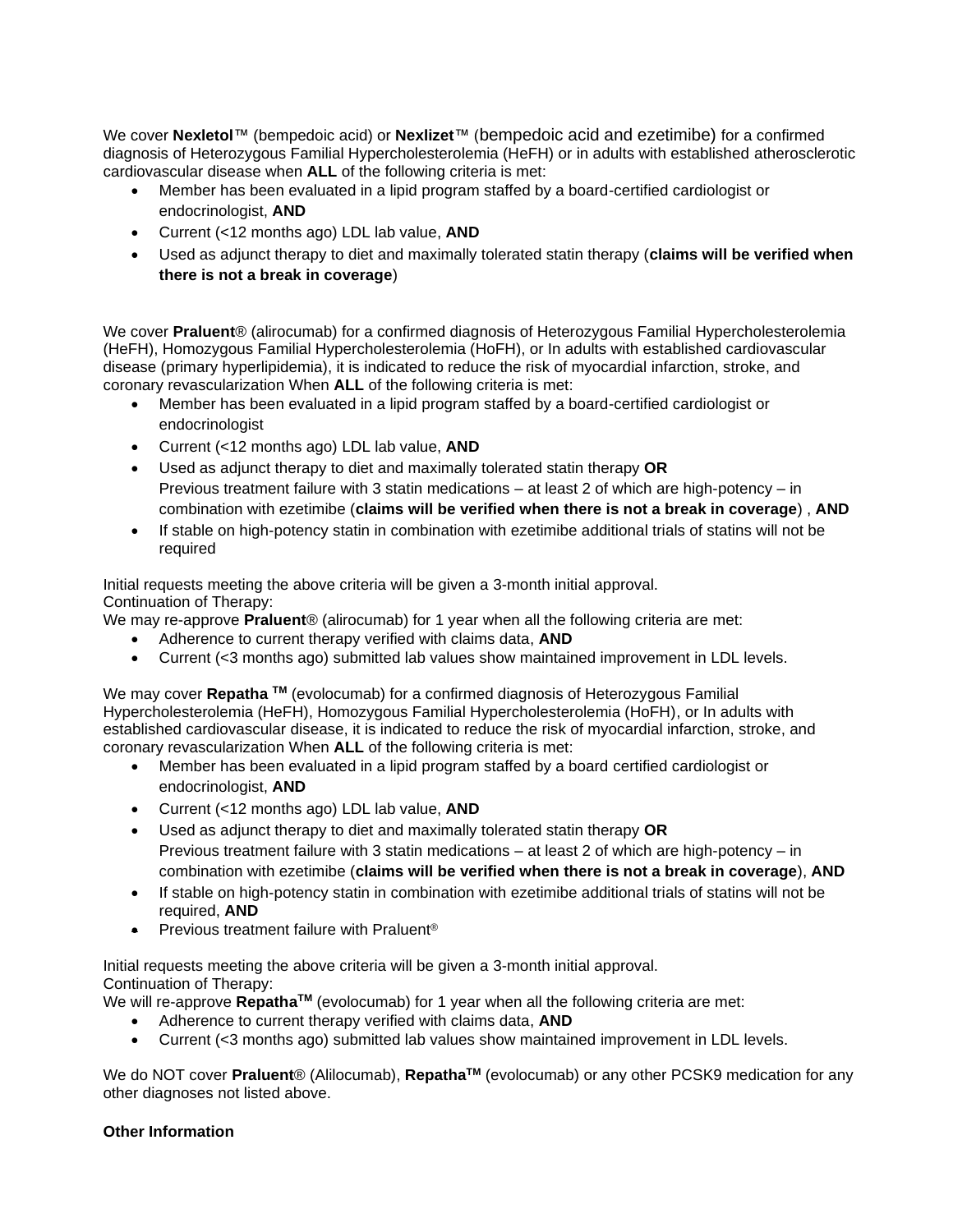Blue Cross Blue Shield of Massachusetts (BCBSMA\*) members (other than Medex®; Blue MedicareRx, Medicare Advantage plans that include prescription drug coverage) will be required to fill their prescriptions for some of the above medications (as noted in criteria) at one of the providers in our retail specialty pharmacy network, see link below:

[Link to Specialty Pharmacy List](https://www.bluecrossma.org/medical-policies/sites/g/files/csphws2091/files/acquiadam-assets/051%20Pharmacy%20Specialty%20List%20prn.pdf)

### **Individual consideration**

All our medical policies are written for the majority of people with a given condition. Each policy is based on medical science. For many of our medical policies, each individual's unique clinical circumstances may be considered in light of current scientific literature. Physicians may send relevant clinical information for individual patients for consideration to:

Blue Cross Blue Shield of Massachusetts Pharmacy Operations Department 25 Technology Place Hingham, MA 02043 Tel: 1-800-366-7778 Fax: 1-800-583-6289

# **Prior Authorization Information**

#### **Outpatient**

For services described in this policy, see below for products where prior authorization **IS REQUIRED** if the procedure is performed **outpatient**.

|                                                    | <b>Outpatient</b>                |
|----------------------------------------------------|----------------------------------|
| <sup>1</sup> Commercial Managed Care (HMO and POS) | Prior authorization is required. |
| <b>Commercial PPO and Indemnity</b>                | Prior authorization is required. |

#### <span id="page-3-0"></span>**Policy History**

| <b>Date</b> | <b>Action</b>                                                                                 |
|-------------|-----------------------------------------------------------------------------------------------|
| 4/2022      | Updated to include Leqvio ® to the policy.                                                    |
| 7/2021      | Updated to add Evkeeza to the policy and included the new indication for Praluent ®.          |
| 8/2020      | Updated to specify which meds are required to be filled at an in-network specialty            |
|             | pharmacy.                                                                                     |
| 6/2020      | Updated to include Nexletol™ & Nexlizet™ to the policy.                                       |
| 10/2019     | Updated to Clarified Criteria.                                                                |
| 7/2019      | Updated new Praluent <sup>®</sup> indication.                                                 |
| 11/2018     | Updated to Clarified Criteria.                                                                |
| 2/2018      | Updated to include new Repatha Indication.                                                    |
| 10/2017     | Updated to change Walgreens Specialty Name.                                                   |
| 7/2017      | Updated to add AllCare to Pharmacy Specialty list.                                            |
| 6/2017      | Updated address for Pharmacy Operations.                                                      |
| 1/2017      | Updated to remove Step from policy and add criteria for Juxtapid® and Kynamro <sup>tm</sup> . |
| 6/2016      | Updated to remove Advicor & Simcor due to loss of FDA approval & add                          |
|             | Rosuvastatin to step 1.                                                                       |
| 4/2016      | Updated to include PCSK9's into the new Prior Authorization section of policy.                |
| 2/2014      | Removal of Curascript name from specialty pharmacy section.                                   |
| 1/2014      | Updated to add Juxtapid® & Kynamro <sup>tm</sup> to step 2 and reference 4, 5, 6, and 7. Also |
|             | updated to include Liptruzet <sup>tm*</sup> in step 3. Updated ExpressPAth language.          |
| 1/2013      | Updated to move Lipitor to non-covered and consolidate Steps 3 & 4 into one Step 3            |
| 8/2012      | Updated to add fluvastatin to Step 1                                                          |
| 4/2012      | Reviewed 4/2012 MPG-Cardiology and Pulmonology, no changes in coverage were                   |
|             | made.                                                                                         |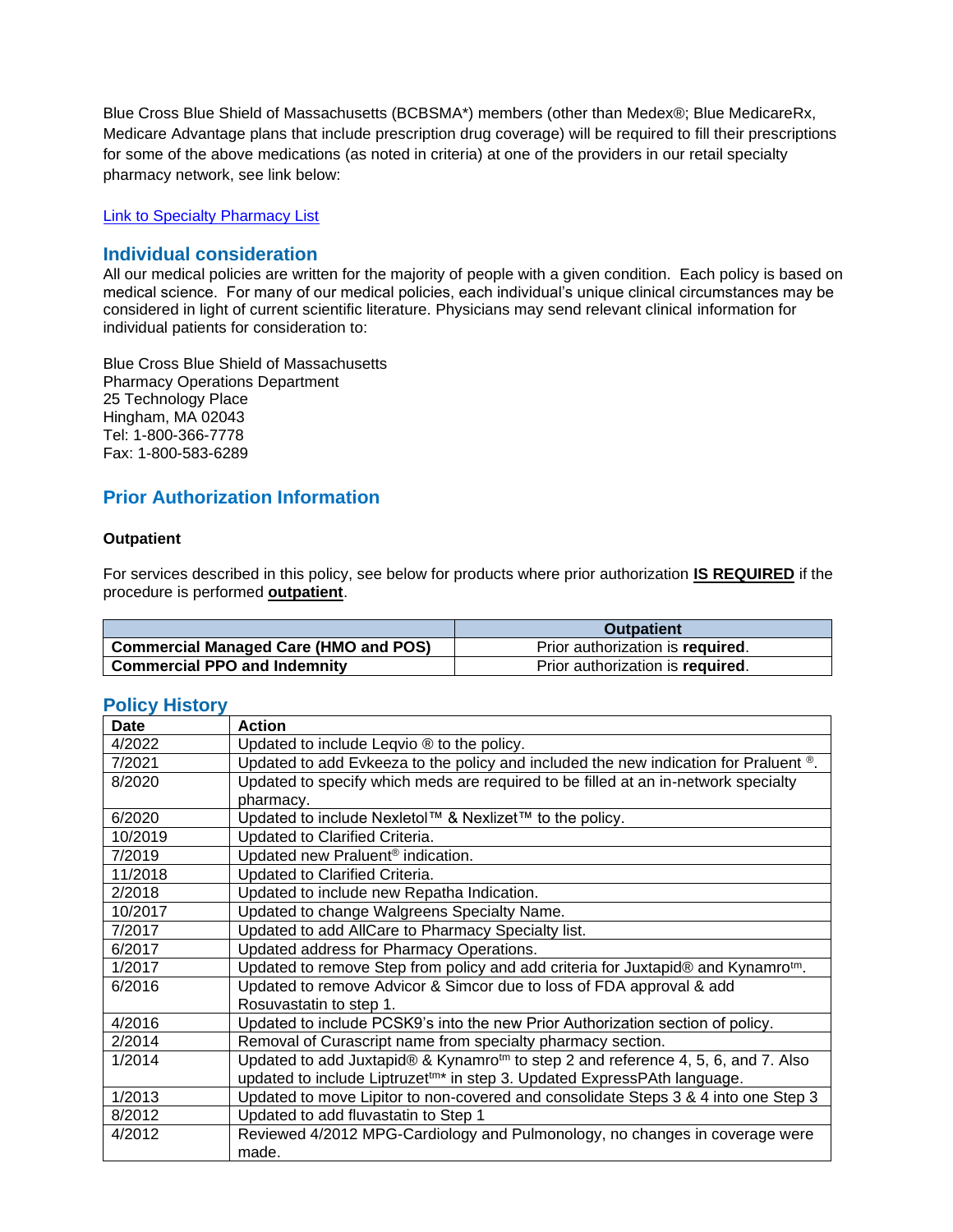| 11/2011-4/2012 | Medical policy ICD 10 remediation: Formatting, editing and coding updates.              |
|----------------|-----------------------------------------------------------------------------------------|
|                | No changes to policy statements.                                                        |
| 1/2012         | Updated to move Lipitor® 80mg from Step 1 to Step 3.                                    |
| 12/2011        | Updated to add amlodipine/atorvastatin to step 1.                                       |
| 12/2011        | Updated to add atorvastatin to step 1.                                                  |
| 5/2011         | Reviewed - Medical Policy Group - Pediatrics and Endocrinology.                         |
|                | No changes to policy statements.                                                        |
| 4/2011         | Reviewed - Medical Policy Group - Cardiology and Pulmonology.                           |
|                | No changes to policy statements.                                                        |
| 11/2011        | Updated to move Vytorin® to Step 4 and non-covered status.                              |
| 11/2010        | Updated to include coverage criteria for new FDA approved product Livalo <sup>®</sup> . |
| 4/2010         | Reviewed - Medical Policy Group - Cardiology and Pulmonology.                           |
|                | No changes to policy statements.                                                        |
| 2/2010         | Reviewed - Medical Policy Group - Psychiatry and Ophthalmology.                         |
|                | No changes to policy statements.                                                        |
| 2/2010         | Updated with formulary change and Express PA information.                               |
| 9/2009         | Policy updated to change 180 day look back period to 130 days and to remove             |
|                | Medicare Part D criteria from Medical Policy.                                           |
| 4/2009         | Reviewed - Medical Policy Group - Cardiology and Pulmonology.                           |
|                | No changes to policy statements.                                                        |
| 2/2009         | Reviewed - Medical Policy Group - Psychiatry and Ophthalmology.                         |
|                | No changes to policy statements.                                                        |
| 1/2009         | Updated to remove non-formulary designation of Step 4.                                  |
| 9/2008         | Updated to include Simcor to medical policy.                                            |
| 4/2008         | Reviewed - Medical Policy Group - Cardiology and Pulmonology.                           |
|                | No changes to policy statements.                                                        |
| 2/2008         | Reviewed - Medical Policy Group - Psychiatry and Ophthalmology.                         |
|                | No changes to policy statements.                                                        |
| 7/2007         | Updated to move Zocor and Pravachol brand names to Step 2 except Medicare               |
|                | HMO & PPO formulary and revision of request form.                                       |
| 4/2007         | Reviewed - Medical Policy Group - Cardiology and Pulmonology.                           |
|                | No changes to policy statements.                                                        |
| 2/2007         | Reviewed - Medical Policy Group - Psychiatry and Ophthalmology.                         |
|                | No changes to policy statements.                                                        |
| 2/2003         | New policy, effective 2/2003, describing covered and non-covered indications.           |

#### <span id="page-4-0"></span>**References**

- 1. Callister T. Q., Raggi P., Cooil B., Lippolis N. J., Russo D. J. Effect of HMG-CoA Reductase Inhibitors on Coronary Artery Disease as Assessed by Electron-Beam Computed Tomography N Engl J Med 1998; 339:1972-1978, Dec 31, 1998.
- 2. Charles R. Harper, MD; Terry A. Jacobson, MD New Perspectives on the Management of Low Levels of High-Density Lipoprotein Cholesterol Archives of Internal Medicine / volume:159 (page: 1049)
- 3. Thomas A. Pearson, MD, PhD, MPH; Irene Laurora, PharmD; Henry Chu, MS; Stephanie Kafonek, MD The Lipid Treatment Assessment Project (L-TAP): A Multicenter Survey to Evaluate the Percentages of Dyslipidemic Patients Receiving Lipid-Lowering Therapy and Achieving Low-Density Lipoprotein Cholesterol Goals Archives of Internal Medicine / volume:160 (page: 459)
- 4. Juxtapid® [package insert]. Cambridge, MA: Aeggerion Pharmaceutical, Inc.; December 2012.
- 5. J Atheroscler Thromb, 2012; 19:1043-1060 Mariko Harada-Shiba et al. Guidelines for the Management of Familial Hypercholesterolemia.
- 6. Liptruzettm [package insert]. Whitehouse Station, NJ: Merck & Co, Inc.; May 2013.
- 7. Kynamro™ [package insert]. Cambridge, MA: Genzyme Corporation.; 2013.
- 8. Praluent® [package insert]. Bridgewater, NJ: sanofi-aventis U.S. LLC.; July 2015.
- 9. Repatha® [package insert]. Thousand Oaks, California: Amgen Inc.; Aug 2015.
- 10. Nexletol<sup>™</sup> [package insert]. Ann Arbor, MI: Esperion Therapeutics, Inc.; Mar 2020.
- 11. Nexlizet<sup>TM</sup> [package insert]. Ann Arbor, MI: Esperion Therapeutics, Inc.; Mar 2020.
- 12. Evkeeza<sup>TM</sup> [package insert]. Tarrytown, NY: Regeneron Pharmaceuticals, Inc.; Feb 2021.
- 13. Leqvio ® [package insert]. East Hanover, NJ: Novartis Pharmaceuticals Corporation.; Apr 2022.